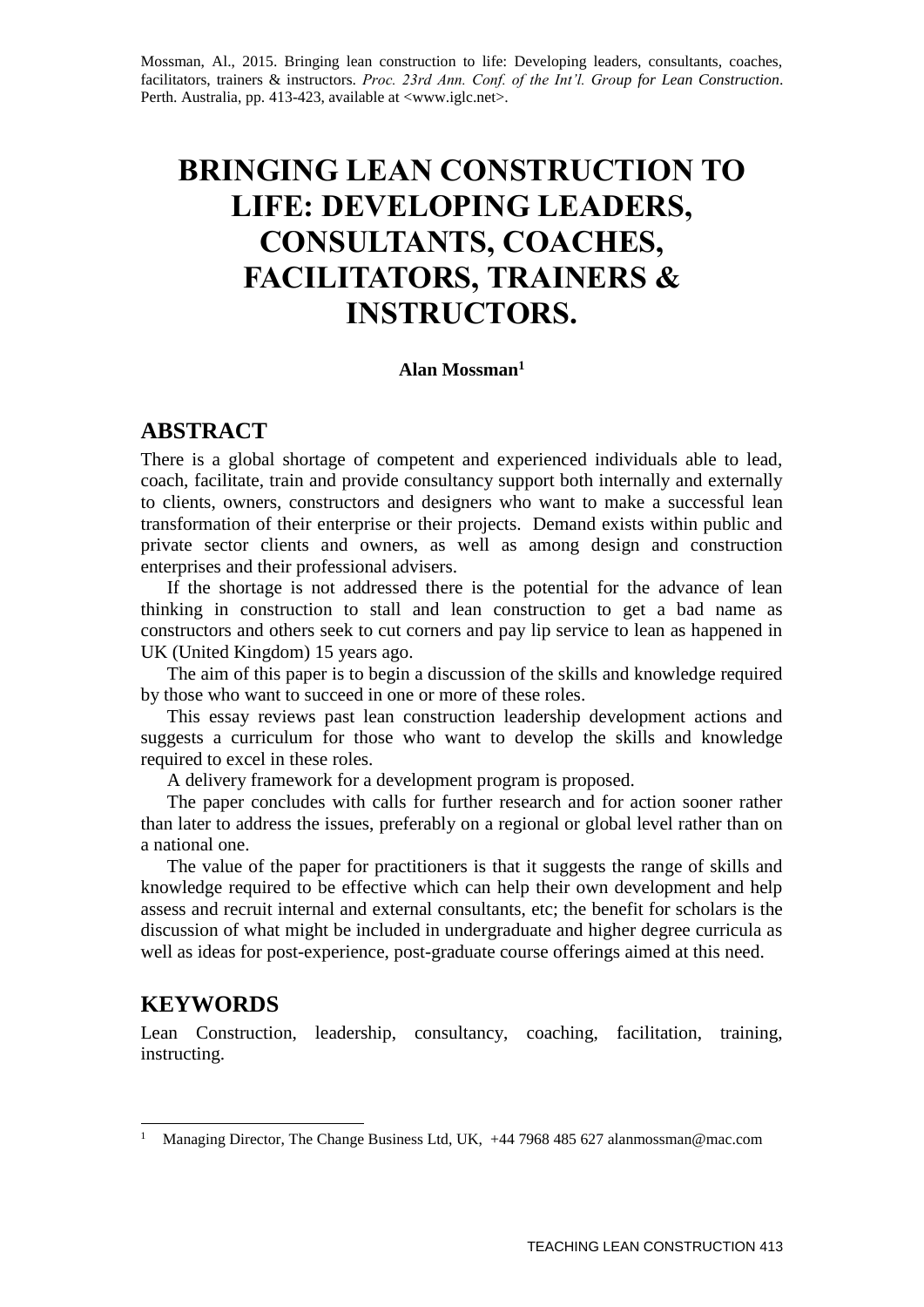# **INTRODUCTION**

The number of design and construction organisations that want to apply lean thinking to their operations and their projects is increasing. The growth in interest in Lean construction is evidenced for example by growth in submissions to this conference, growth in corporate members of LCI (Lean Construction Institute) and  $P^2SL$  (Project and Production Systems Lab, UC Berkeley) and individual members of lean construction groups on LinkedIn. A consequence of this growth is that there is now a shortage of skilled and competent individuals to support the growing demand for help with lean transformation at the enterprise and at the project level. This is as true for the US (based on conversations with a number of American lean leaders) as it is elsewhere in the world.

Failure to address this shortage could stall the advance of lean thinking in construction, as happened in UK 15 years ago (Mossman, 2008), and give lean construction a bad name as constructors and others seek to cut corners and pay lipservice to the ideas.

A critical problem is that much of the knowledge is *tacit* rather than explicit. Tacit knowledge includes ways of knowing, being & doing that often we are unaware that we know. You can probably ride a bike but can you describe how you do it? How you do it is a classic example of tacit knowledge.

Many pioneer companies are clustered intellectually, and often physically, around UC Berkeley in California. Even for them, much of the learning and leadership development has been self-directed. A notable exception was the Shusa program developed by Greg Howell and Hal Macomber in the early 2000s – a course of simulations, directed reading and discussion – attended by many of the US pioneers.

The intention of this paper is to begin a discussion about how to systematically develop a worldwide cadre of individuals with the skills and knowledge to operate effectively in a design, construction or facility management environment.

### **WHAT SKILLS AND KNOWLEDGE ARE REQUIRED?**

In his presentation to the first Indian Lean Construction Conference (Mumbai, Feb 2015) Glenn Ballard defined lean construction as "a management philosophy defined by the *ideal* it pursues, the *principles* it follows in pursuit of the ideal and the *methods* used to implement them". In the paper accompanying his presentation he wrote: *The lean ideal: Provide customers, internal and external, with what they need, with no waste.* (Ballard, 2015)

Being a lean construction consultant, facilitator, coach, trainer, instructor requires: some knowledge, appreciation & understanding of: some knowledge, appreciation & understanding of, *and skills in*:

- big room/co-location
- construction & design
- Last Planner® & RbPS
- lean project delivery
- lean thinking and flow
- learning & theory of knowledge
- Choosing By Advantages (CBA)
- coaching
- consultancy
- decision making
- facilitation
- leadership, including servant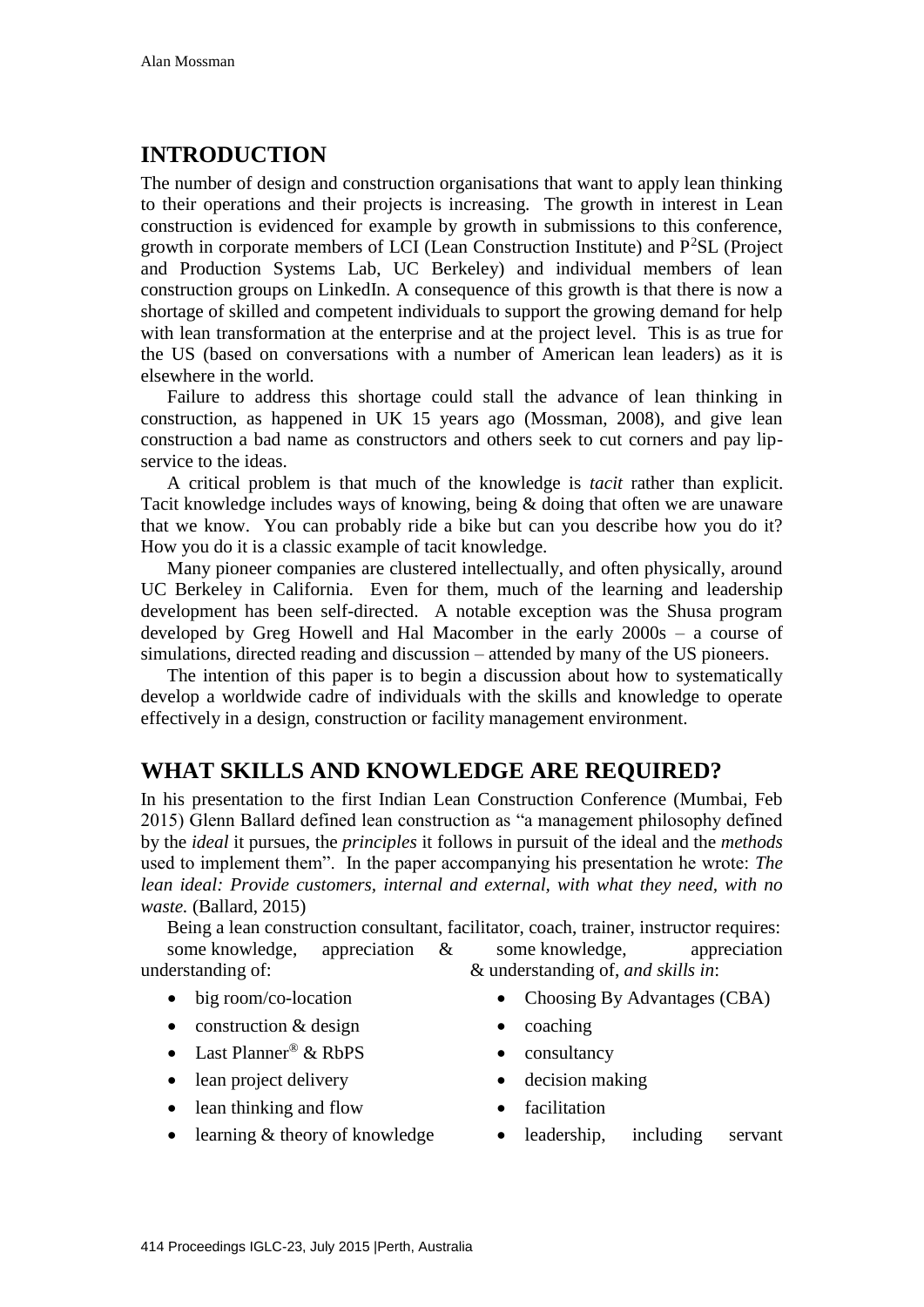- pre-fabrication
- production theory
- psychology
- systems
- $\bullet$  target value design (TVD)
- Training within Industry (TWI)
- Variation

leadership

- managing change
- personal and organizational learning
- process mapping
- production planning and management
- reliable promising
- running simulations
- training & instructing

The expression "some knowledge, appreciation and understanding …" is used in the sense that "one need not be eminent in any nor in all the parts in order to understand and apply it." (Deming, 1994, 93 referring to the *System of Profound Knowledge)*

### **SOURCES OF CANDIDATES**

Pioneers have come from a variety of backgrounds including construction, design, lean manufacturing, lean consultancy, management consultancy, training. All had some of the skills and knowledge listed above and, to be effective, each needed some of the skills and knowledge of all the others.

Those who tell me they are interested in learning to lead, coach, facilitate, train and provide lean construction consultancy come from an equally diverse range of backgrounds including construction, design, lean consultancy, management consultancy, training.

# **HAS THE ISSUE BEEN ADDRESSED BEFORE?**

So far as I know there has been one formal attempt to do this before – The *Lean Project Leadership (Shusa<sup>2</sup> ) Program* offered in 2003 by Lean Project Consulting, Inc. and The Center for Innovation in Project and Production Management (LCI US).

The Shusa program "*develops leaders able to implement lean projects and teach the essential practices and habits of mind to others*" (Howell, 2006) and consisted of:

- 6 face to face sessions (1800 Monday 1415 Wednesday) over 5 months
- weekly Study-Action Team meetings (Slivon and Macomber, 2010)
- 2 x coaching relationships with other participants
- Action learning based around a project at work (e.g. Revans, 1980)
- preparing a 3-5 page white paper on a related topic
- developing a personal learning plan for continuing development.

The face-to-face sessions session began …"with a simulation or game chosen to explore some aspect of lean delivery. Participants conduct these exercises to gain experience with the game and managing discussions. We place an emphasis on learning with others while in action -- Study Action Teams. The remainder of each

<sup>1</sup> <sup>2</sup> Shusa is the Japanese term for respected leader and is particularly applied to leaders of large projects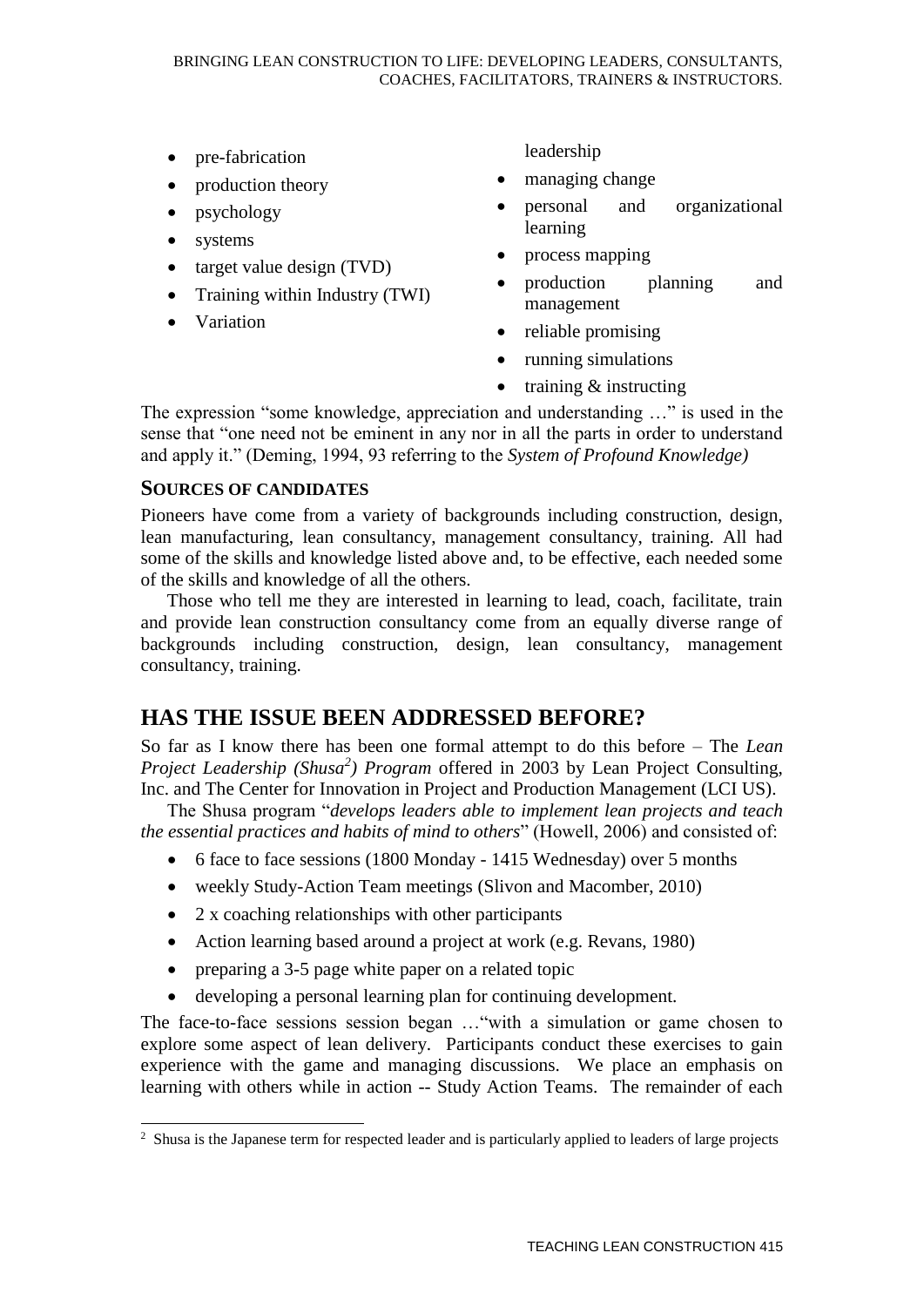session includes a combination of large and small group discussions on the books, book summaries, and articles assigned as homework. Ten books have been chosen for the program based on their historical, technical, and leadership content. A similar number of book summaries and articles are also assigned drawn from a variety of sources. Study-Action Teams work together by phone in the periods between meetings as well.

*Part of each session is devoted to specific aspects of lean project delivery and the Last Planner System™ (LPS). Short lectures introduce some topics but the emphasis is on being in action. Most participants will be managing a project using LPS and these will be the subject of reflection and discussion.*

*Each participant will be involved in two coaching relationships with other participants as a coach and a "coachee" …. Coaching is a continuing subject. Participants will engage with experts, other practitioners, and as experts for developing their skills and a personal body of knowledge.*

*Each participant will draft and present a white paper (3-5 pages) on a related topic and participate as appropriate in a continuing web-based discussion. The program closes with the development of an individual learning plan for each participant.* (Howell, 2006)

Participants in the second Shusa program included individuals from DPR, LeanTrak, Boldt (2), Messer Construction (3) & Linbeck. At least one is now retired.

There is one other important source of leaders in our community, the UC Berkeley Doctoral & Masters program led by Profs Glenn Ballard and Iris Tommellein. Some graduates have remained in the academic world and provide leadership there while others have gone on to lead in commercial settings.

#### **CORPORATE PROGRAMS**

Some larger companies have set up their own internal programs – e.g. Granya y Montero, JE Dunn, Shepherd, Alstom, CH2M. Some are more formal than others.

#### **THE QUALIFIED PROJECT STEWARD (QPS) TRAINING PROGRAM**

In 2011 CH2M advertised for Project Stewards (PS) to support design teams detailing the background and experience of candidates they sought as:

- Design and construction industry background
- Registered engineer/architect, minimum 5 years experience
- Technical design discipline leadership and project leadership experience
- Knowledge and experience in managing multidiscipline design integration, interdependencies, and system level relationships
- Demonstrated leadership skill with emphasis on cross-discipline coordination (e.g. project engineer, project architect, design manager, or similar role)
- Leadership and facilitation of large group meetings and working sessions
- General Management with lean practice backgrounds and demonstrated skills will be considered

Experience with lean design and construction practices is beneficial (e.g. LPS)

The advert described successful *Project Stewards* (PSs) as: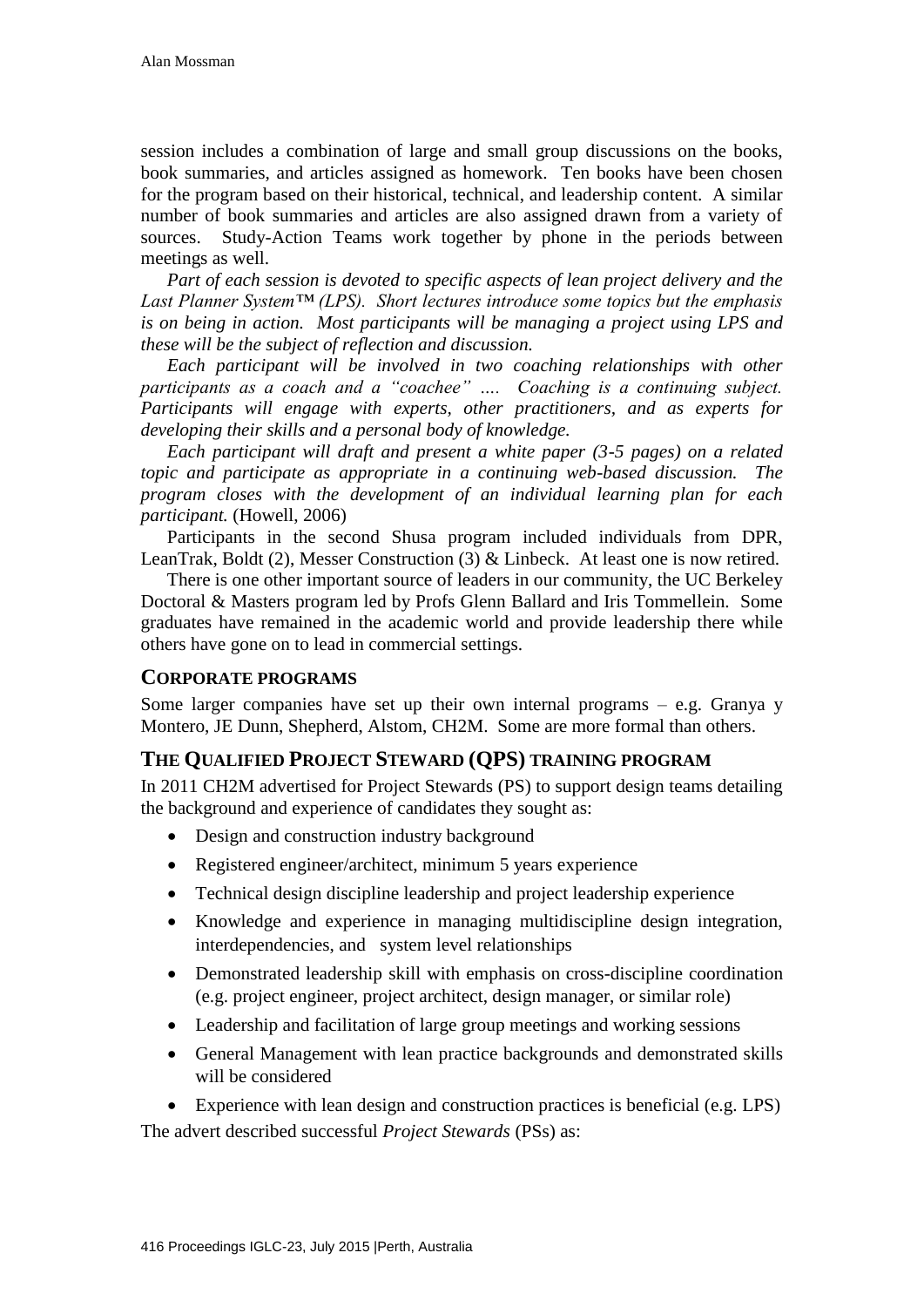- **Responsible**: …. A PS assumes responsibility for the team's adoption of RbPD [Macomber and Bettler 2011] and practice of it. A good PS thrives on … responsibility that comes without power.
- **Humble**: A humble PS is willing to do what is necessary to help the team achieve its goal recognizing that his or her success is found in the team's success. He or she recognizes the value in each team member, and by example leads others to the same appreciation.
- **Collaborative**: A good PS will work to ensure a collaborative culture exists within the team. The PS ensures team members feel able and supported in raising issues for open discussion. A good PS will establish collaboration as the team norm and will coach for appropriate behavior.
- **Committed:** The PS role requires someone in the role who is fully committed to it. The PS must feel the same high level of commitment to the project and its goals as do team members. Further, we seek candidates who are willing to commit to 1 or 2 or more years in the role to develop deep expertise and the capacity to teach the role to others.
- **Influential**: To be successful a PS will need to influence the team and the organization. Initially, team members may need to be influenced to begin to practice RbPD or to improve collaboration. A PS should know how to exert influence without resorting to a command and control style.
- **Knowledgeable**: The best PSs have the technical, industry, market, or specific knowledge to help the team in pursuit of its goal. (CH2M, 2011)

CH2M listed the skills of successful *Project Stewards* as including:

- Facilitation
- Listening
- Make assessments
- Quick thinking
- $\bullet$  Making & securing reliable promises
- Excellent communication written & verbal
- Coaching
- Adapting and responding to dynamic situations
- Ability and desire to master new skills
- Open learner enjoys learningwhile-doing in front of others.
- Highly coachable (CH2M, 2011)
- Organization & planning

How were the successful applicants going to learn all this *stuff*?They became part of a Community of Practice (CoP) of CH2M *Project Steward*s and Project Coaches "working and learning together to lead projects for learning and improvement." In addition they were promised training and development:

- "Coaching from a CH2M Hill Project Coach who will provide training and real time coaching as you learn your new role
- Intensive hands-on Qualified Project Steward (QPS) training workshop together with other Project Stewards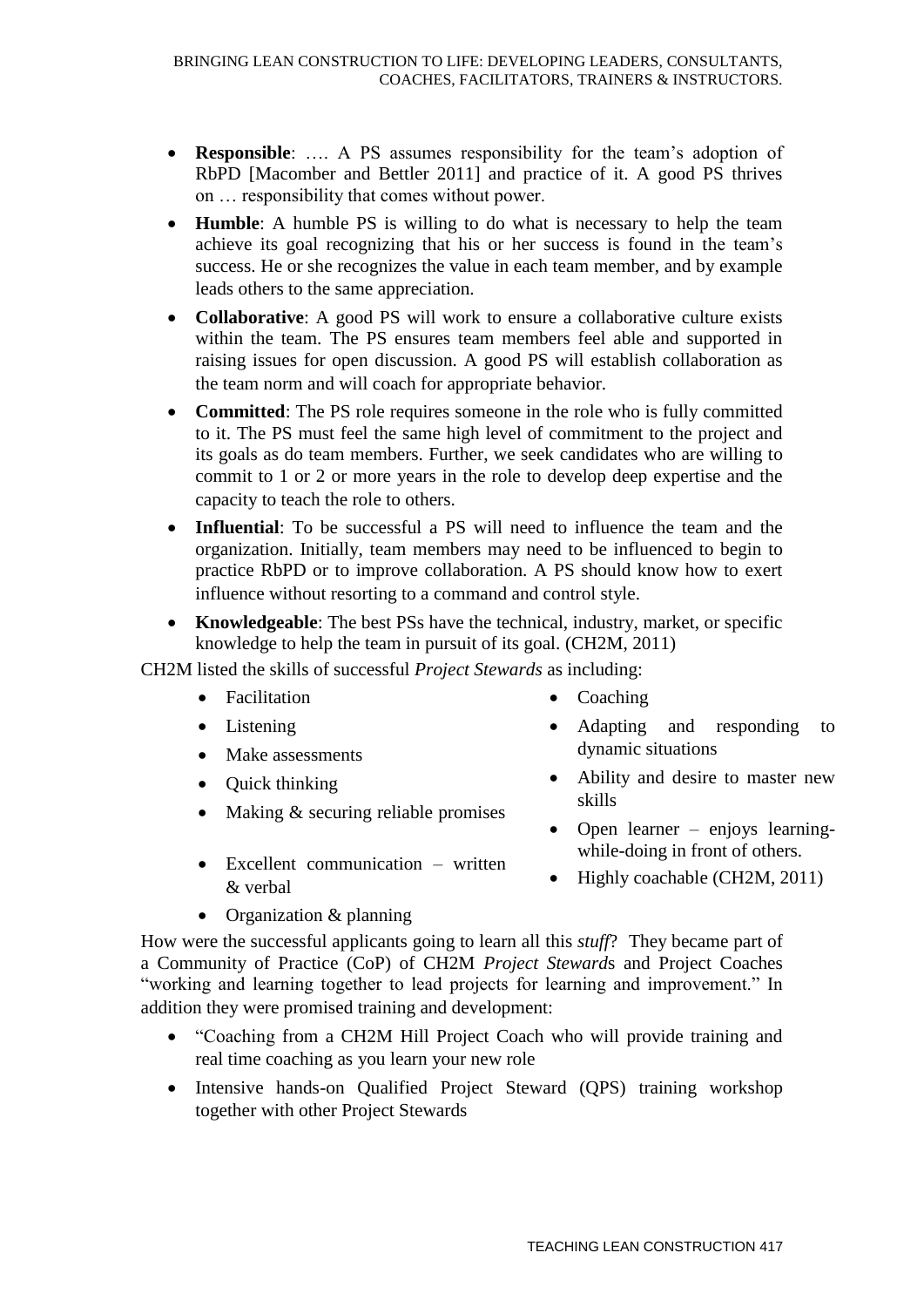- Coaching & practice learning the skills of 'Leader as teacher', Socratic method
- Develop improvisation skills; adapting to situations
- Develop deep insight into cross discipline interdependencies and dynamics
- Receive training and coaching in the skills of making and securing reliable promises
- Build relationships with the whole project team
- Build relationships with project and organization management
- Build skill in leading change and dealing with resistance
- Other training and developmental benefits
- Facilitation skills
- Leading groups
- Negotiation
- Root cause analysis –5Why
- Group problem solving
- Sound decisionmaking, Choosing by Advantages (CBA)
- Managing constraints on projects
- Being in service to the team servant leadership" (CH2M, 2011)

Jeff Loeb, one of the internal lean coaches, reported the following results realised in the first two years of this program (personal communication):

- 16 Project Stewards (PS) were recruited (all of them internally) and completed the QPS training program. Each PS stewarded between 2 & 8 projects.
- 16 Project Managers and Operations Leaders also completed the QPS training enabling them to effectively partner with PSs.
- 3 CH2M internal lean coaches led the CoP, broadened lean capability within the organization, and supported the development of the Project Stewards.
- 36 design projects were delivered on a lean basis, each with a PS facilitating lean practices (with RbPD as a focus).
- Bi-weekly Lean CoP meetings enabled shared learning, peer coaching, and methods development. CoP participants included a mix of Project Managers, PSs, department leaders, and individuals desiring to practice lean.
- 50% more projects met or exceeded profitability targets.
- Performance against schedule improved incrementally, though with a marked decrease in 'sprinting to the finish line'.
- Teams consistently reported higher engagement, less stress, and better wholeproject understanding than on traditionally delivered projects.

Grana y Montero, a Peruvian constructor, has a unit called *The Academy* dedicated to managing the existing knowledge of group and also generating means for incorporating new knowledge through research and innovation. It is divided into three main schools – leadership and people management; project management and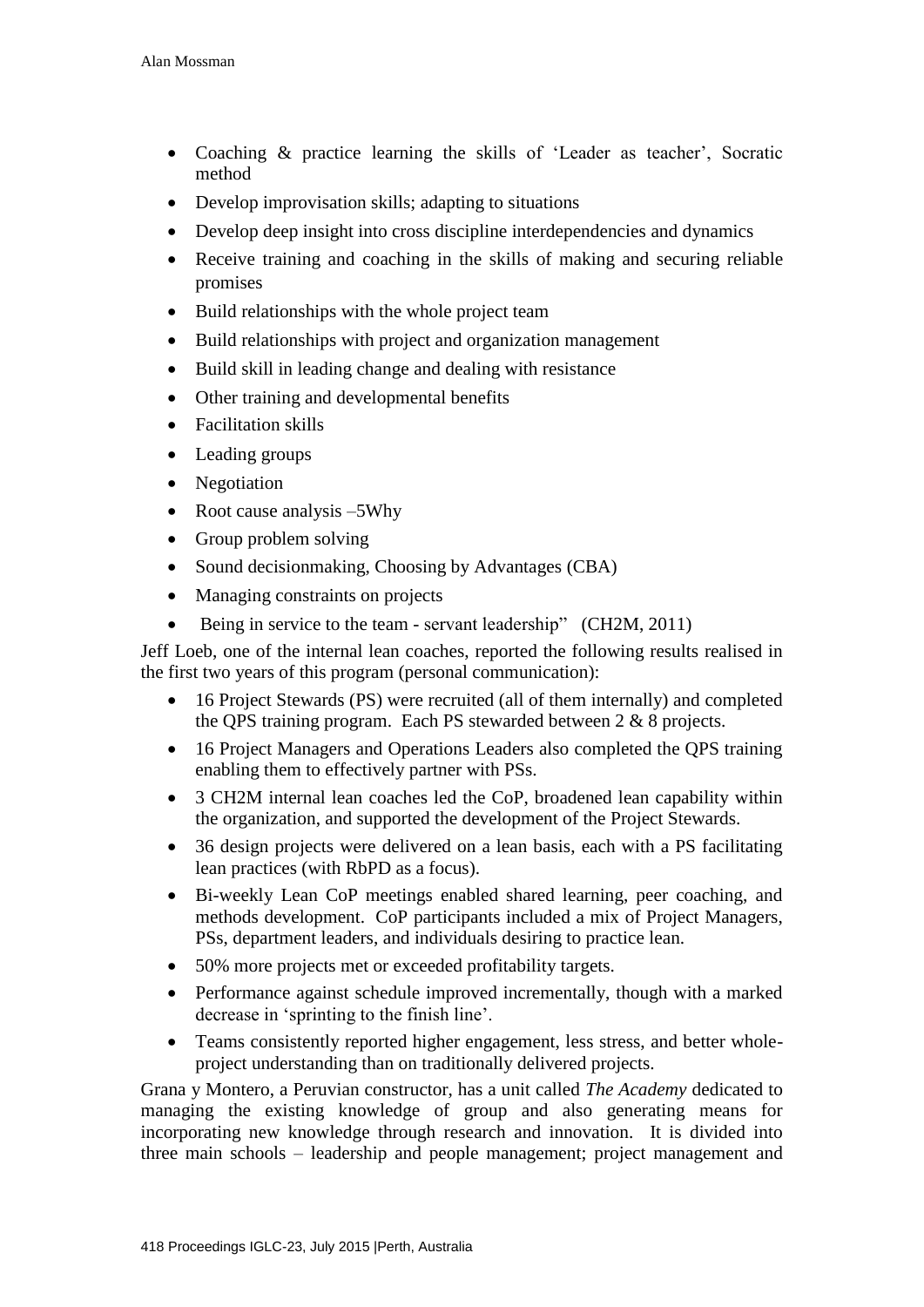continuous operations; the technical school. For the last 15 years GyM has had a groupwide strategy to create each jobsite as a *place of learning*. GyM have 300 "internal teachers", construction professionals who additionally share their roles and knowledge in the group (private communication with the author).

There has been no formal evaluation of any of these programs.

### **WHAT DO LEARNERS NEED?**

Learners are likely to have degrees in a range of subjects and some will have higher degrees. All will have some years of work experience gathered in a range of settings.

The needs of each learner will be different and so it is difficult to specify a single curriculum that is appropriate to all possible learners.

Learners will want a program that is flexible enough to address their personal learning and skill development needs, rigorous in its approach and provides them with opportunities for continuing learning and development once the formal part of the program is complete. Some will want a qualification.

### **WHAT DOES A GROWING LEAN COMMUNITY NEED?**

Owners, clients, designers, constructors and consultancies (+ universities and colleges) wishing to employ lean leaders, coaches, facilitators, instructors, trainers and/or consultants are likely to hire people who show evidence of the practical application of the broad range of skills, understandings and experience and of their continuing learning and development.

Many larger owners/clients, designers and constructors are multi-national in their operations. Specialists based in UK may work with Dutch architects and Australian builders on a project in the Middle-East while serving a variety of other projects in the UK and elsewhere in the world. The very inter-connected nature of contemporary design and construction suggests that developing a common set of ideas around the world will make it easier to form lean teams sharing a common language.

### **TOWARDS THE DESIGN OF A NEW PROGRAM**

Criteria for the design:

- Flexible, learner-centred
- Develops people and process skills
- Multi-disciplinary

• Part-time, postexperience

- $\bullet$  Built around live project(s)
- Involves the learner's employer

These are very similar criteria to those that guided the design of the PG Diploma in Management by Self-Managed Learning (PGDip SML) at NE London Polytechnic<sup>3</sup> in the late 1970s. PGDip SML was the model for the Roffey Park MBA a decade later. It was also the basis for in-company programs (Mossman and Stewart 1987).

The PGDip SML was a two-year program run in the days before email and the web. *Self Managed Learning (SML) is an approach to management development which enables managers to be more aware of:* 

1

<sup>&</sup>lt;sup>3</sup> now the University of East London.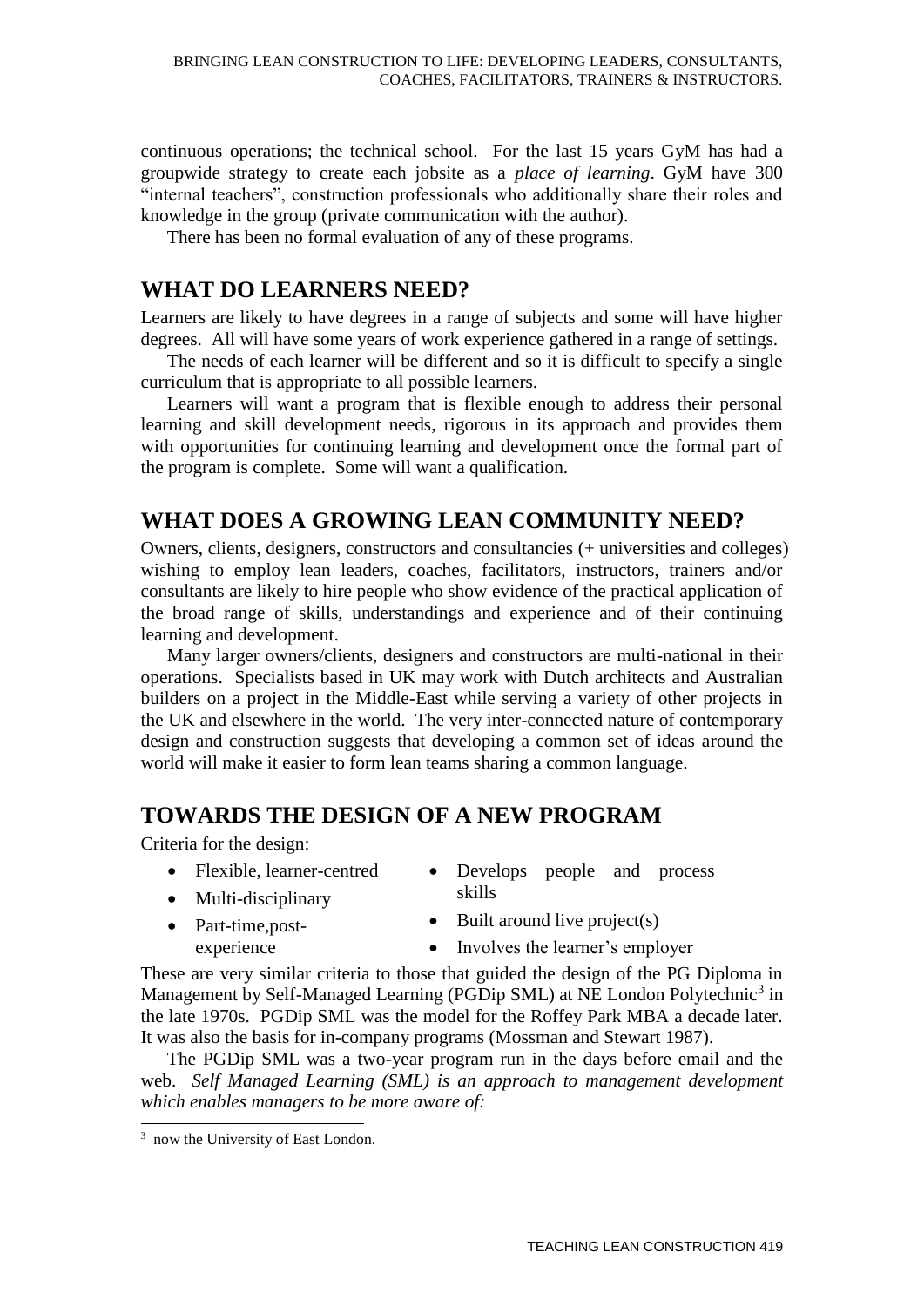- how they achieve key results using live work issues...
- while controlling the content, processes and pace of their own learning...
- with a group of other managers who are collectively responsible for assessing their own progress ...
- within a structured programme facilitated by an Adviser.

*The approach is based on a number of principles. These are expressed as an agreement between Learner and Set Adviser:* 

### *Learners:*

- are responsible for their own learning
- have the right to and are responsible for identifying their own learning needs, and for changing them over time.
- have the right to and are responsible for negotiating how they meet their learning needs within the available learning resources.
- are responsible for evaluating and assessing their own learning.

#### *Set Advisers:*

- are responsible for helping the Learners realise their individual responsibility for their own learning.
- are responsible for providing access to the available learning resources
- have the right to and are responsible for determining their own personal involvement in the provision of learning resources (referral is acceptable).
- have the right to and are responsible for evaluating the whole programme and their own effectiveness.

*These principles give rise to the process of Self Managed Learning through which the*  Learner personally works out what is to be learnt and how it is to be learnt, in *conjunction with others.*" (Mossman and Stewart, 1987).

Throughout the program learners (who all came from around the London area) met every 2-3 weeks in groups of six with a *set adviser.* In the first three months learners developed *learning contracts* in which they outlined their personal curriculum for the remainder of the program. Learning contracts were negotiated with the learner's line manager, set and set advisor as well as the external examiner for the program.

During the middle section of the program (15 months) learners acted on their learning contract – frequently revising it (evidence of learning) in the light of their own learning and development. Learners used a wide variety of learning methods to support their own learning including Action Learning, action research, role play

In the final three months each learner presented evidence of their learning to their set in a powerful self-and-peer assessment process. Following the conclusion of the course many sets carried on working together on their continuing development.

# **DISCUSSION – TOWARDS A DELIVERY FRAMEWORK**

The web, not available for the PGDip SML, and improved telephone services enable: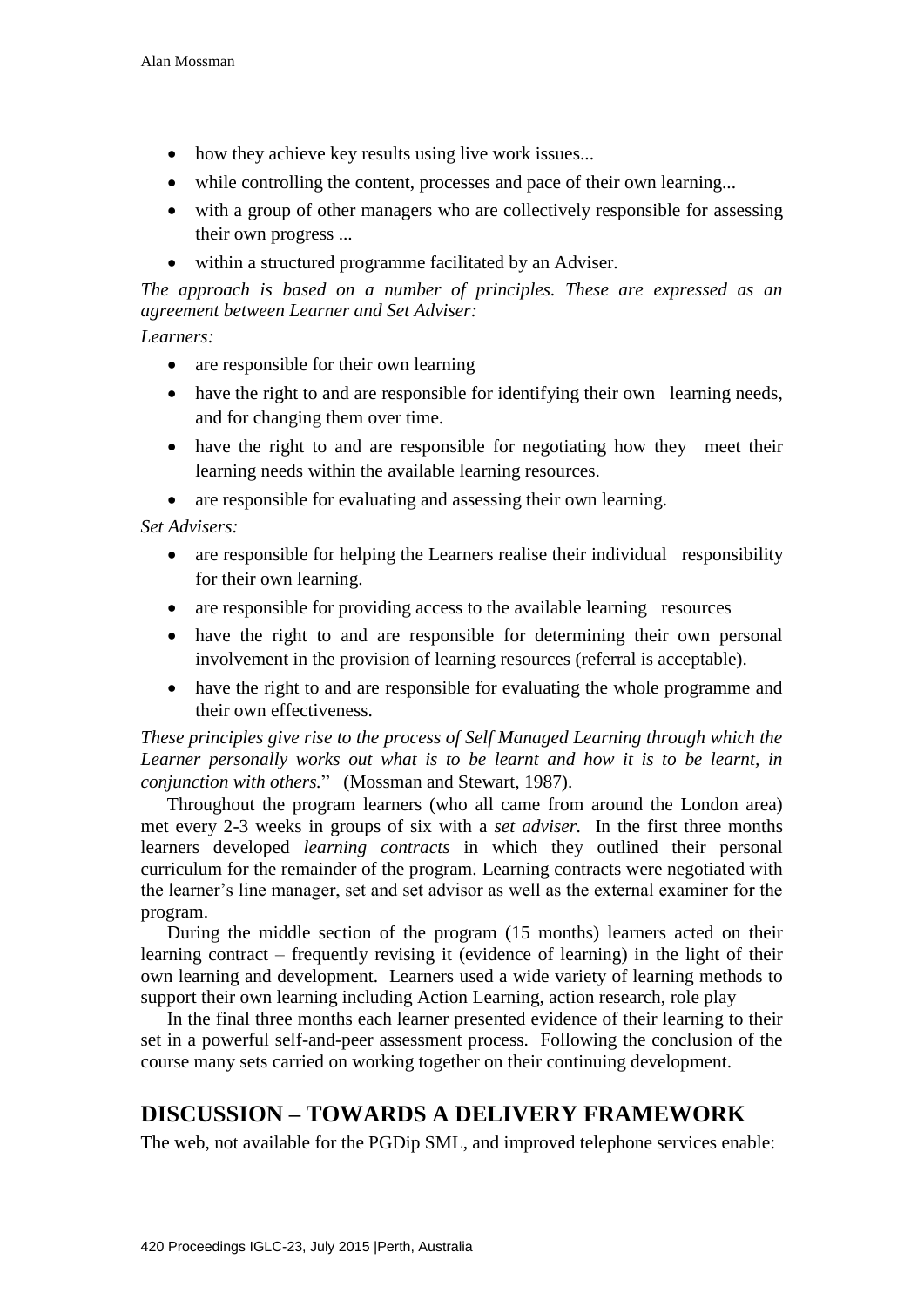- sets to meet virtually on a more frequent basis
- peer coaching and consulting
- Study-Action Teams
- the program to draw learners from a much wider area.

The web will not replace face-to-face meetings:

- It is good to break bread together (as a number of IPD projects have discovered)
- Hanging out together in the bar or the coffee shop is vital for subsequent building of relationships online
- Simulations, a vital part of lean trainings, need to be experienced first so that facilitators have a sense of what their audience are experiencing.

The program differs from existing professionally-oriented built environment programs in a number of ways – it is, for example:

- **multi-disciplinary**—for integrated project teams and integrated project delivery requires built environment professionals who understand the languages of their fellow professionals and have the skills and knowledge to work effectively with them;
- **learner centred**—most program designers assume they know what students need to know; this program has a very different starting point that allows learners and their employers considerable freedom to define what they need;
- **develops people and process skills**—most existing programs are very good at developing technical skills. Technology most often fails because people and process issues are given insufficient consideration.

#### **INITIAL IDEAS FOR THE PROGRAM:**

This proposal envisages a number of universities collaborating to deliver a common program. Student enrolment will happen once a year or maybe once every other year.

When the course commences students will be allocated to a self-managed learning set and to a set advisor. Each student will also have a personal tutor in the university where they enrolled.

The program structure will have a number of elements:

- **Learning sets** sets of five or six learners and a set-advisor (in a facilitative/consultative role) meet every 2-3 weeks on the web and occasionally face to face – this is where the learner reviews their project, their learning from their project and learns how to be a consultant to other learners; learners will learn vicariously from the experience of colleagues in their set. In the first weeks of the program each set will meet 2-3 times a week for an hour as a Study-Action Team™ (SAT) with two purposes:
	- To get to know each other
	- To build a shared picture of three key topics: lean, consultancy & facilitation
- **Residentials**  $-2$  per year of at least four days in each zone (Americas, Europe/Africa/Mid-East, Asia/Oceania) – six per year in total.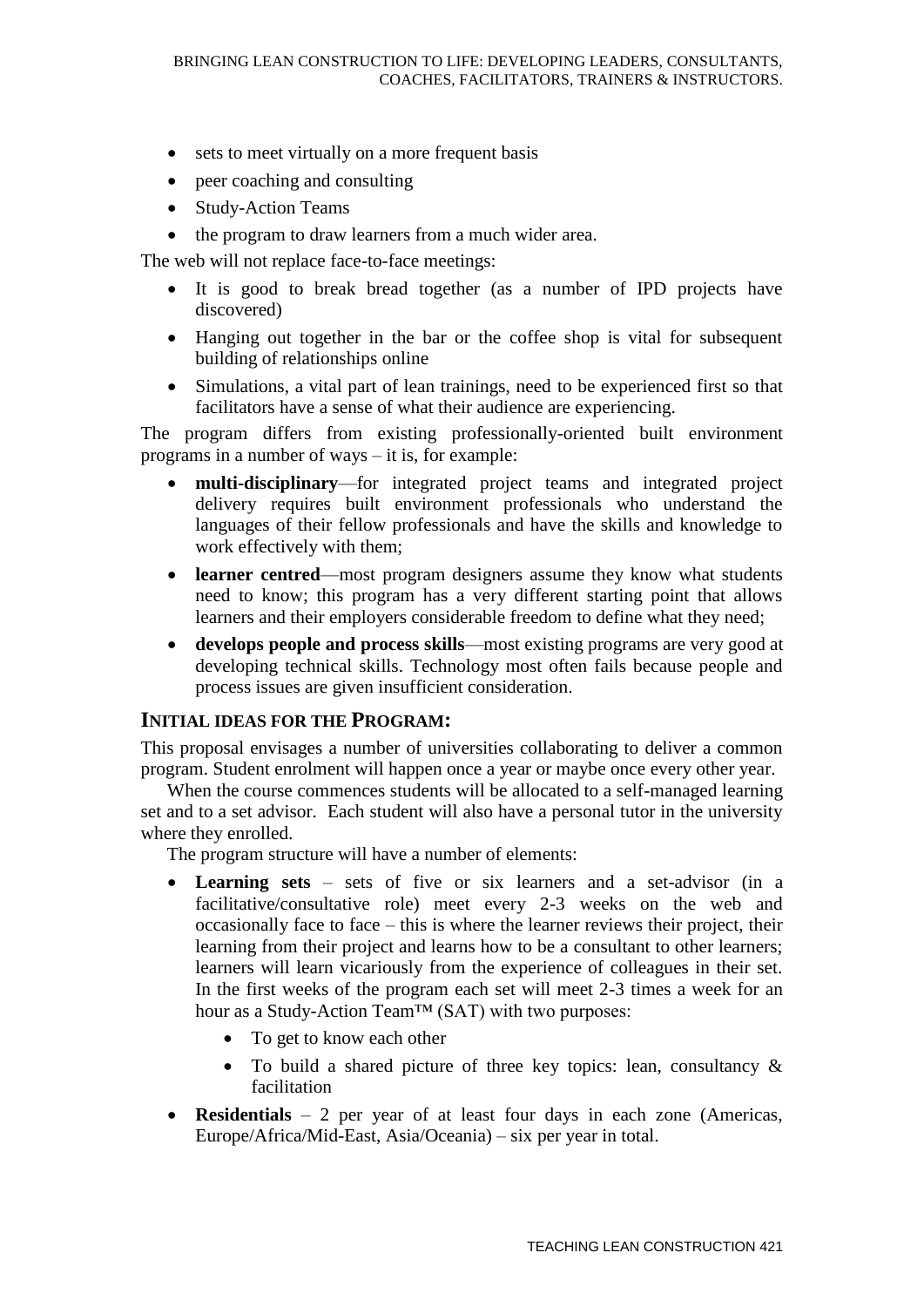- Learning contract each learner develops a learning contract with their set, their organisation and their mentor. A learning contract sets out a learner's unique learning program and is flexible enough to recognise that learning needs change and awareness of what you know and don't know changes too.
- **Learning Log** learners keep a learning log as part of their reflective process
- **Communities of practice**  learners are expected to join at least one community of practice depending on their area(s) of interest and weakness
- **Webinars** recorded and subsequently available to faculty and learners on the web – webinars will generally be presented twice to allow participation by learners in all time zones.
- **Libraries** in and via the learner's university of registration
- **Workshops and courses**  in the learner's university of registration and in other cooperating institutions
- **Reports** written and verbal, produced by the learner on their learning and on project progress, papers for IGLC, etc.
- **Self and peer assessment** of the learner's progress in the set.

Learners will graduate from their university of enrolment. Learners wanting to proceed to a masters will be expected to meet the dissertation regulations of their university of enrolment.

All the elements are tried and tested and have yet to be used together in this way.

The author has personal experience of most of them. He saw the power of the multi-disciplinary approach working with Shell Exploration and Production's P100 program that led a group of recent recruits from a wide range of disciplines through a team-based **action-learning** program; he served as a *set adviser* for 9 years on the pioneering PGDip SML and saw the impact of **learner-centred education** on the managers who participated–and the rigour of **self and peer assessment**; he has led Study-Action Teams<sup>™4</sup> and seen the ability of that process to build aspirations and excitement–one team he worked with was half a world away and connected via the web; recent and emerging technologies are making it ever easier to create distance learning experiences that make a difference *and allow people to have fun doing it.*

### **CONCLUSIONS**

In order to support the growing interest in the application of lean thinking to design, construction and facility management in organisations and projects many more individuals each with a broad range of skills, knowledge and experience are required. The challenge is to find a way to develop those individuals.

The paper has presented an initial checklist of skills & knowledge required to lead a lean transformation, described a couple of previous attempts to do this and introduced an approach with the flexibility to meet the needs of both learners from diverse backgrounds and potential employers of those who complete the program.

A delivery framework has been briefly sketched.

<sup>1</sup> <sup>4</sup> Study Action Team is a trademark of Lean Project Consulting. Leanproject.com